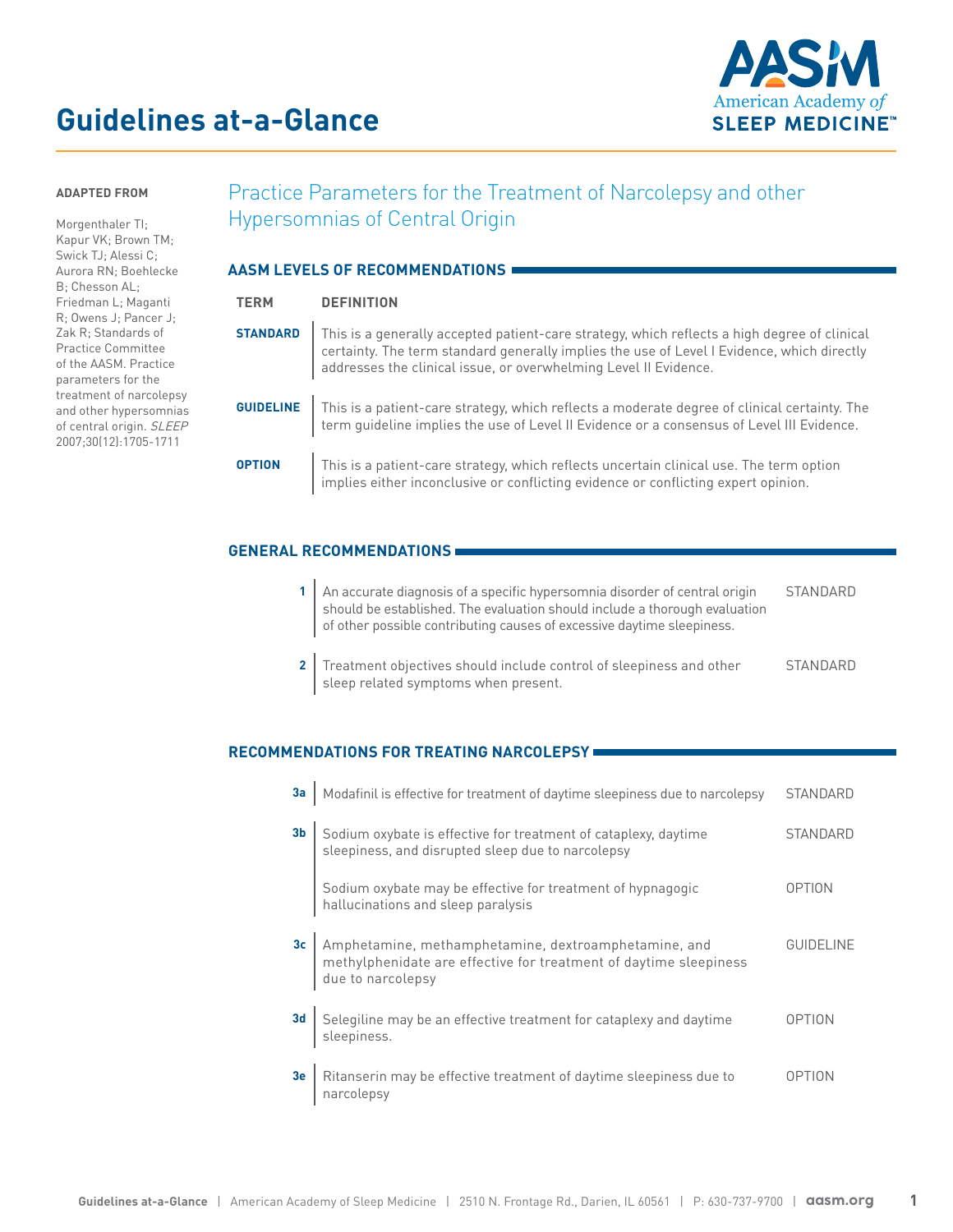# **RECOMMENDATIONS FOR TREATING NARCOLEPSY (CONTINUED)**

| 3g | Pemoline has rare but potentially lethal liver toxicity, is no longer available<br>in the United States, and is no longer recommended for treatment of<br>narcolepsy                           | <b>OPTION</b>    |
|----|------------------------------------------------------------------------------------------------------------------------------------------------------------------------------------------------|------------------|
|    | 3h Tricyclic antidepressants, selective serotonin reuptake inhibitors (SSRIs), venlafaxine, and reboxetine may be effective treatment for cataplexy                                            | <b>GUIDELINE</b> |
|    | 31 Tricyclic antidepressants, selective serotonin reuptake inhibitors<br>SSRIs), and venlafaxine may be effective treatment for treatment of<br>sleep paralysis and hypnagogic hallucinations. | <b>OPTION</b>    |

# **RECOMMENDATIONS FOR TREATING IDIOPATHIC HYPERSOMNIA**

| Modafinil may be effective for treatment of daytime sleepiness due to<br>idiopathic hypersomnia.                                                                                                                                                                                                             | OPTION |
|--------------------------------------------------------------------------------------------------------------------------------------------------------------------------------------------------------------------------------------------------------------------------------------------------------------|--------|
| The following medications may be effective for treatment of daytime<br>sleepiness in idiopathic hypersomnia (with and without long sleep<br>time), recurrent hypersomnia, and hypersomnia due to a medical<br>condition: amphetamine, methamphetamine, dextroamphetamine,<br>methylphenidate, and modafinil. | OPTION |

### **RECOMMENDATIONS FOR TREATING SPECIFIC TYPES OF HYPERSOMNIAS DUE TO A MEDICAL CONDITION**

| 5a        | Modafinil may be effective for treatment of daytime sleepiness due to<br>Parkinson's disease.                                                                                                                                                                                                                | <b>OPTION</b> |
|-----------|--------------------------------------------------------------------------------------------------------------------------------------------------------------------------------------------------------------------------------------------------------------------------------------------------------------|---------------|
| <b>5b</b> | Modafinil may be effective for treatment of daytime sleepiness due to myotonic dystrophy.                                                                                                                                                                                                                    | <b>OPTION</b> |
|           | 5c Methylphenidate may be effective for treatment of daytime sleepiness<br>due to myotonic dystrophy.                                                                                                                                                                                                        | <b>OPTION</b> |
| <b>5d</b> | Modafinil may be effective for treatment of daytime sleepiness due to<br>multiple sclerosis                                                                                                                                                                                                                  | GUIDELINE     |
|           | The following medications may be effective for treatment of daytime<br>sleepiness in idiopathic hypersomnia (with and without long sleep<br>time), recurrent hypersomnia, and hypersomnia due to a medical<br>condition: amphetamine, methamphetamine, dextroamphetamine,<br>methylphenidate, and modafinil. | <b>OPTION</b> |